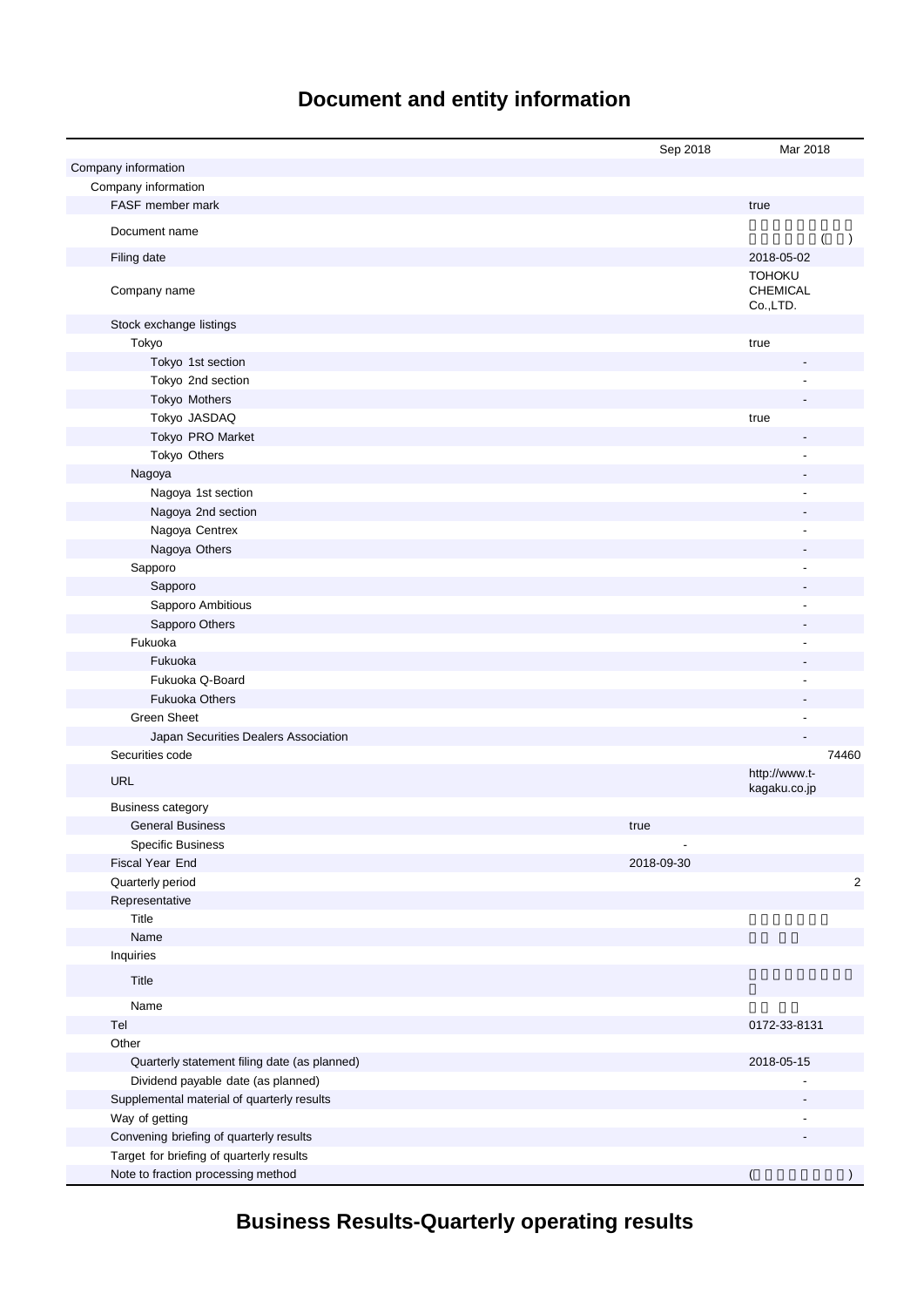|                                                    | Mar 2018 | Mar 2017 |
|----------------------------------------------------|----------|----------|
| Quarterly operating results                        |          |          |
| Quarterly operating results                        |          |          |
| Consolidated operating results                     |          |          |
| Consolidated income statements information         |          |          |
| Net sales                                          |          |          |
| Net sales                                          | 16,830   | 15,653   |
| % change                                           | 7.5      | 1.0      |
| Operating profit                                   |          |          |
| Operating profit                                   | 307      | 133      |
| % change                                           | 130.1    | 9.4      |
| Ordinary profit                                    |          |          |
| Ordinary profit                                    | 325      | 150      |
| % change                                           | 116.9    | 10.8     |
| Profit attributable to owners of parent            |          |          |
| Profit attributable to owners of parent            | 328      | 116      |
| % change                                           | 180.7    | 59.3     |
| Note to consolidated income statements information |          |          |
| Comprehensive income                               |          |          |
| Comprehensive income                               | 407      | 217      |
| Change in comprehensive income                     | 86.9     | 204.7    |
| Other consolidated operating results               |          |          |
| Basic earnings per share (Yen)                     | 350.05   | 124.70   |
| Diluted earnings per share (Yen)                   |          |          |
| Note to consolidated operating results             |          |          |
|                                                    | 30       |          |

Note to operating results

## **Business Results-Quarterly financial positions**

| (in millions of yens)                    |          |          |
|------------------------------------------|----------|----------|
|                                          | Mar 2018 | Sep 2017 |
| Quarterly financial positions            |          |          |
| Quarterly financial positions            |          |          |
| Consolidated financial positions         |          |          |
| Total assets                             | 16,675   | 14,957   |
| Net assets                               | 5,335    | 4,998    |
| Capital adequacy ratio (%)               | 31.8     | 33.4     |
| Note to consolidated financial positions |          |          |
| Owner's equity                           | 5,308    | 4,995    |

## **Quarterly Dividends**

|                          | (in millions of yens)    |          |                          |
|--------------------------|--------------------------|----------|--------------------------|
|                          | Sep 2018                 | Mar 2018 | Sep 2017                 |
| Quarterly dividends      |                          |          |                          |
| Quarterly dividends      |                          |          |                          |
| <b>Dividends</b>         |                          |          |                          |
| Dividend per share (Yen) |                          |          |                          |
| Dividend per share (Yen) |                          |          |                          |
| First quarter            |                          |          |                          |
| Result                   | $\overline{\phantom{a}}$ |          | $\overline{\phantom{a}}$ |
| Second quarter           |                          |          |                          |
| Result                   | 0.00                     |          | 0.00                     |
| Third quarter            |                          |          |                          |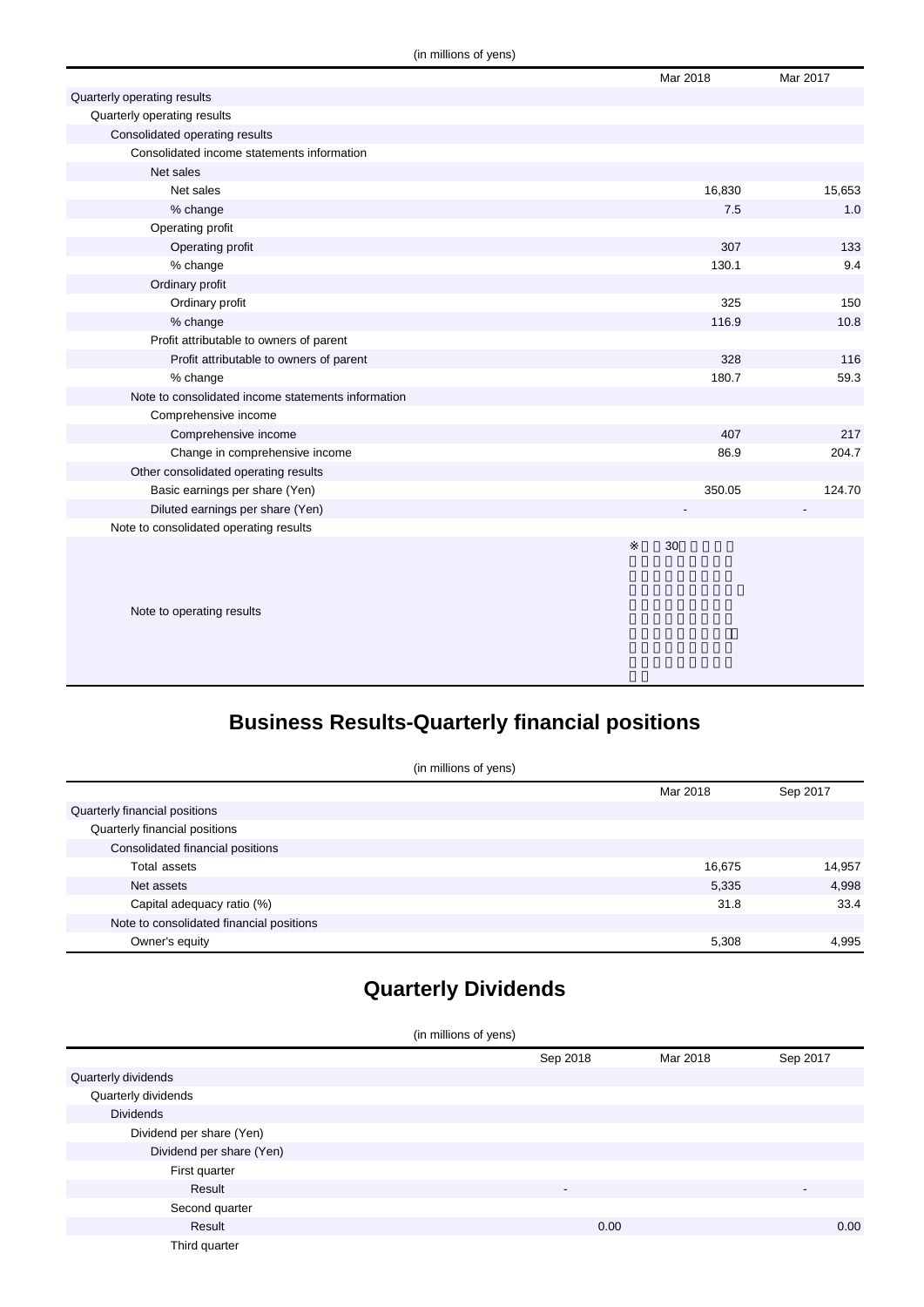| Result                                                                 |                          |       |
|------------------------------------------------------------------------|--------------------------|-------|
| Forecast                                                               | $\overline{\phantom{a}}$ |       |
| Upper                                                                  |                          |       |
| Lower                                                                  | ٠                        |       |
| Year end                                                               |                          |       |
| Result                                                                 |                          | 15.00 |
| Forecast                                                               | 75.00                    |       |
| Upper                                                                  | ٠                        |       |
| Lower                                                                  |                          |       |
| Annual                                                                 |                          |       |
| Result                                                                 |                          | 15.00 |
| Forecast                                                               | 75.00                    |       |
| Upper                                                                  |                          |       |
| Lower                                                                  | $\overline{a}$           |       |
| Correction of dividend forecast from the most recent dividend forecast |                          |       |
| Correction of dividend forecast from the most recent dividend forecast |                          |       |
| Annual                                                                 |                          |       |
| Note to dividends                                                      |                          |       |
| Note to dividends                                                      |                          |       |
|                                                                        | 30                       |       |
|                                                                        |                          |       |
|                                                                        |                          |       |
|                                                                        | 30<br>(                  |       |
|                                                                        |                          |       |
|                                                                        |                          |       |
|                                                                        |                          |       |
| Annual                                                                 |                          |       |
|                                                                        |                          |       |
|                                                                        | 30                       |       |

# **Quarterly Forecasts**

the contract of  $\sim$  15

|  | (in millions of yens) |  |  |  |
|--|-----------------------|--|--|--|
|--|-----------------------|--|--|--|

|                                      | Sep 2018                 |
|--------------------------------------|--------------------------|
| Quarterly forecasts                  |                          |
| Quarterly forecasts                  |                          |
|                                      | 30                       |
| Title for forecasts                  | 29<br>10                 |
|                                      | 30<br>30                 |
| Preamble to consolidated forecasts   |                          |
| Preamble to forecasts                |                          |
| Main table of consolidated forecasts |                          |
| Net sales                            |                          |
| Net sales                            |                          |
| Forecast                             | 32,150                   |
| Upper                                |                          |
| Lower                                |                          |
| % change                             |                          |
| Forecast                             | 4.2                      |
| Upper                                | $\overline{\phantom{a}}$ |
| Lower                                |                          |
| Operating profit                     |                          |
| Operating profit                     |                          |
| Forecast                             | 262                      |
| Upper                                |                          |
| Lower                                | $\blacksquare$           |
| % change                             |                          |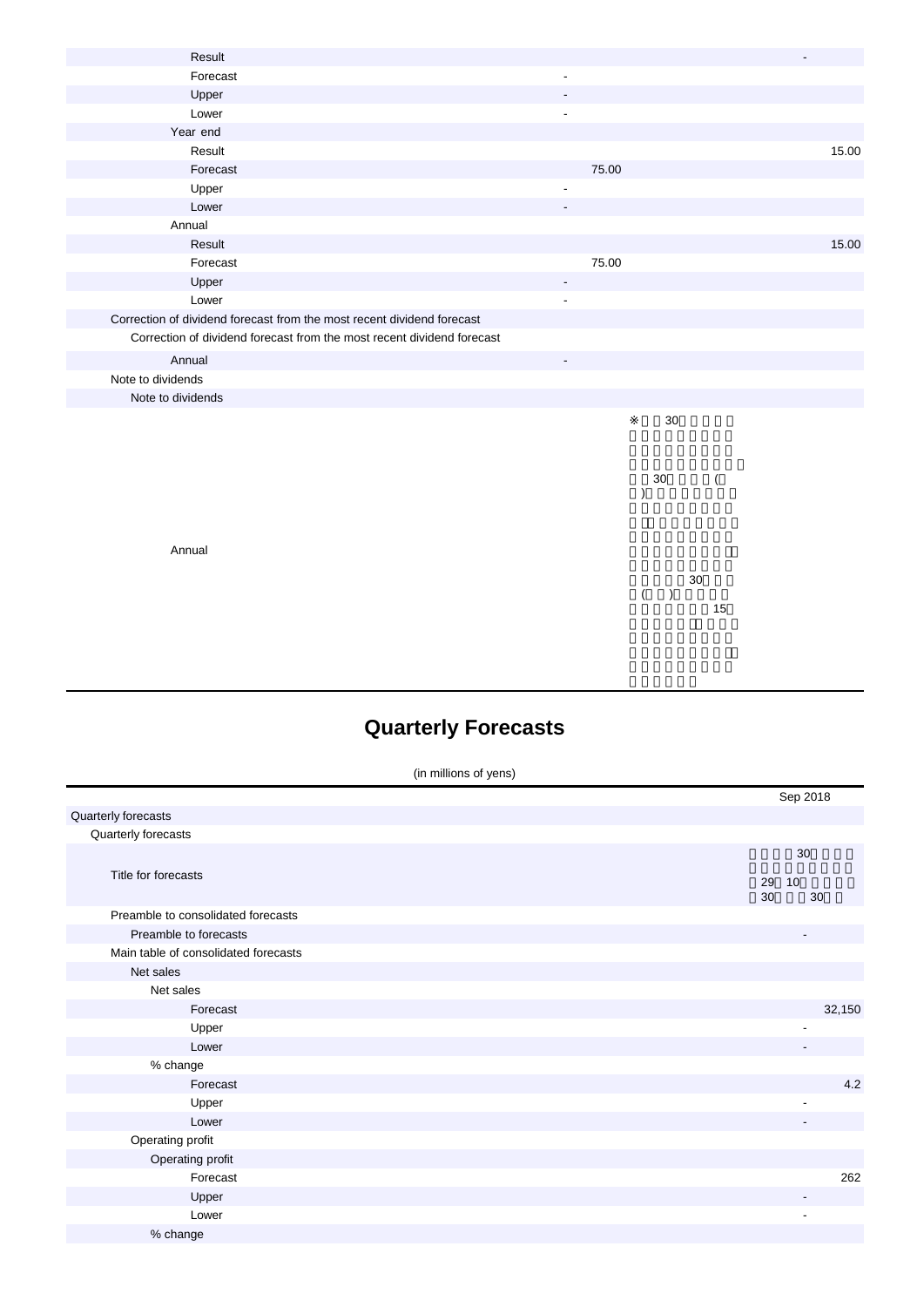| Forecast                                                                 |                | 29.4   |
|--------------------------------------------------------------------------|----------------|--------|
| Upper                                                                    | $\overline{a}$ |        |
| Lower                                                                    | $\Box$         |        |
| Ordinary profit                                                          |                |        |
| Ordinary profit                                                          |                |        |
| Forecast                                                                 |                | 291    |
| Upper                                                                    |                |        |
| Lower                                                                    |                |        |
| % change                                                                 |                |        |
| Forecast                                                                 |                | 19.8   |
| Upper                                                                    |                |        |
| Lower                                                                    |                |        |
| Profit attributable to owners of parent                                  |                |        |
| Profit attributable to owners of parent                                  |                |        |
| Forecast                                                                 |                | 280    |
| Upper                                                                    |                |        |
| Lower                                                                    | $\overline{a}$ |        |
| % change                                                                 |                |        |
| Forecast                                                                 |                | 109.6  |
| Upper                                                                    |                |        |
| Lower                                                                    | L              |        |
| Basic earnings per share (Yen)                                           |                |        |
| Basic earnings per share (Yen)                                           |                |        |
| Forecast                                                                 |                | 298.70 |
| Upper                                                                    |                |        |
| Lower                                                                    |                |        |
| Note to consolidated forecasts                                           |                |        |
|                                                                          | 30             |        |
|                                                                          |                |        |
|                                                                          |                |        |
|                                                                          | 30             |        |
|                                                                          |                |        |
| Note to forecasts                                                        |                |        |
|                                                                          |                |        |
|                                                                          |                |        |
|                                                                          |                |        |
|                                                                          |                |        |
|                                                                          |                |        |
|                                                                          |                |        |
| Correction of financial forecast from the most recent financial forecast |                |        |
| Correction of financial forecast from the most recent financial forecast |                |        |
| Forecast                                                                 | $\blacksquare$ |        |

#### **Notes, Quarterly-Material changes in subsidiaries during this period changes in scope of consolidations resulting from change in subsidiaries**

|                                                                                                                                   | Mar 2018 |
|-----------------------------------------------------------------------------------------------------------------------------------|----------|
| Material changes in subsidiaries during this period (Changes in scope of<br>consolidations resulting from change is subsidiaries) |          |
| Material changes in subsidiaries during this period (Changes in scope of<br>consolidations resulting from change is subsidiaries) |          |
| <b>Others</b>                                                                                                                     |          |
| Material changes in subsidiaries during this period (Changes in scope<br>of consolidations resulting from change is subsidiaries) |          |
| Material changes in subsidiaries during this period (Changes in<br>scope of consolidations resulting from change is subsidiaries) |          |
| Number of subsidiaries newly consolidated                                                                                         |          |
| Name of subsidiaries newly consolidated                                                                                           |          |
| Number of subsidiaries excluded from consolidation                                                                                |          |
| Name of subsidiaries excluded from consolidation                                                                                  |          |
| Note to material changes in subsidiaries during this period                                                                       |          |
| Note to material changes in subsidiaries during this period                                                                       |          |